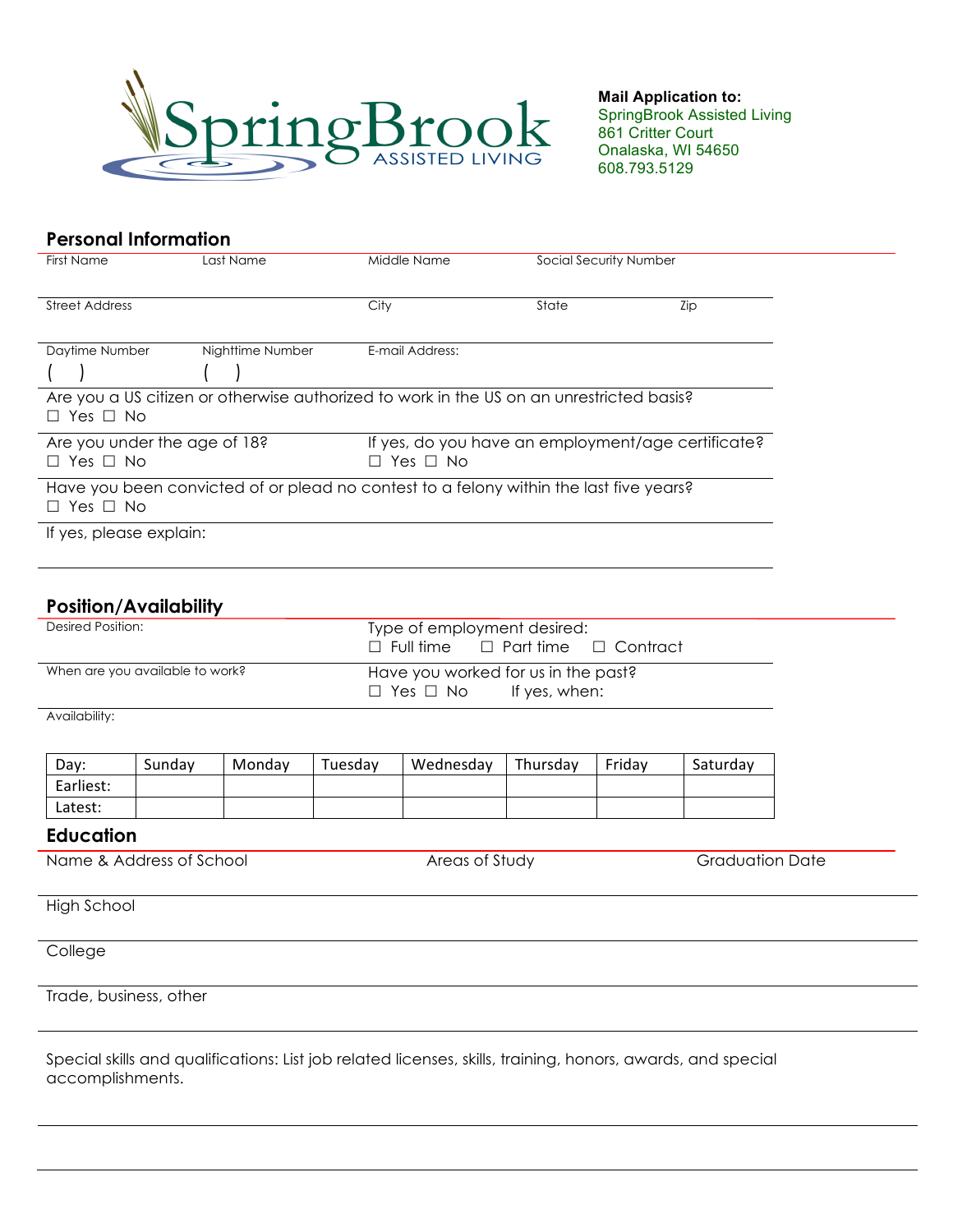## **Employment History (starting with your current or most recent employment)**

| p.v/v v. <sub>/</sub> tolaning with your<br><b>Position Title</b> |           | sonom or mosnicoom employmenty<br>Employer            |                       |
|-------------------------------------------------------------------|-----------|-------------------------------------------------------|-----------------------|
|                                                                   |           |                                                       |                       |
| Address                                                           |           | Phone                                                 |                       |
| Supervisor                                                        |           | Email                                                 |                       |
| Start Date:                                                       | End Date: | <b>Starting Salary:</b>                               | Ending Salary:        |
| Responsibilities:                                                 |           |                                                       |                       |
|                                                                   |           |                                                       |                       |
|                                                                   |           |                                                       |                       |
|                                                                   |           |                                                       |                       |
| Reason for leaving:                                               |           |                                                       |                       |
|                                                                   |           | May we contact this employer?<br>$\Box$ Yes $\Box$ No |                       |
| Position Title                                                    |           | Employer                                              |                       |
| Address                                                           |           | Phone                                                 |                       |
| Supervisor                                                        |           | Email                                                 |                       |
| Start Date:                                                       | End Date: | <b>Starting Salary:</b>                               | <b>Ending Salary:</b> |
| Responsibilities:                                                 |           |                                                       |                       |
|                                                                   |           |                                                       |                       |
|                                                                   |           |                                                       |                       |
| Reason for leaving:                                               |           |                                                       |                       |
|                                                                   |           | May we contact this employer?                         |                       |

 $\square$  Yes  $\square$  No